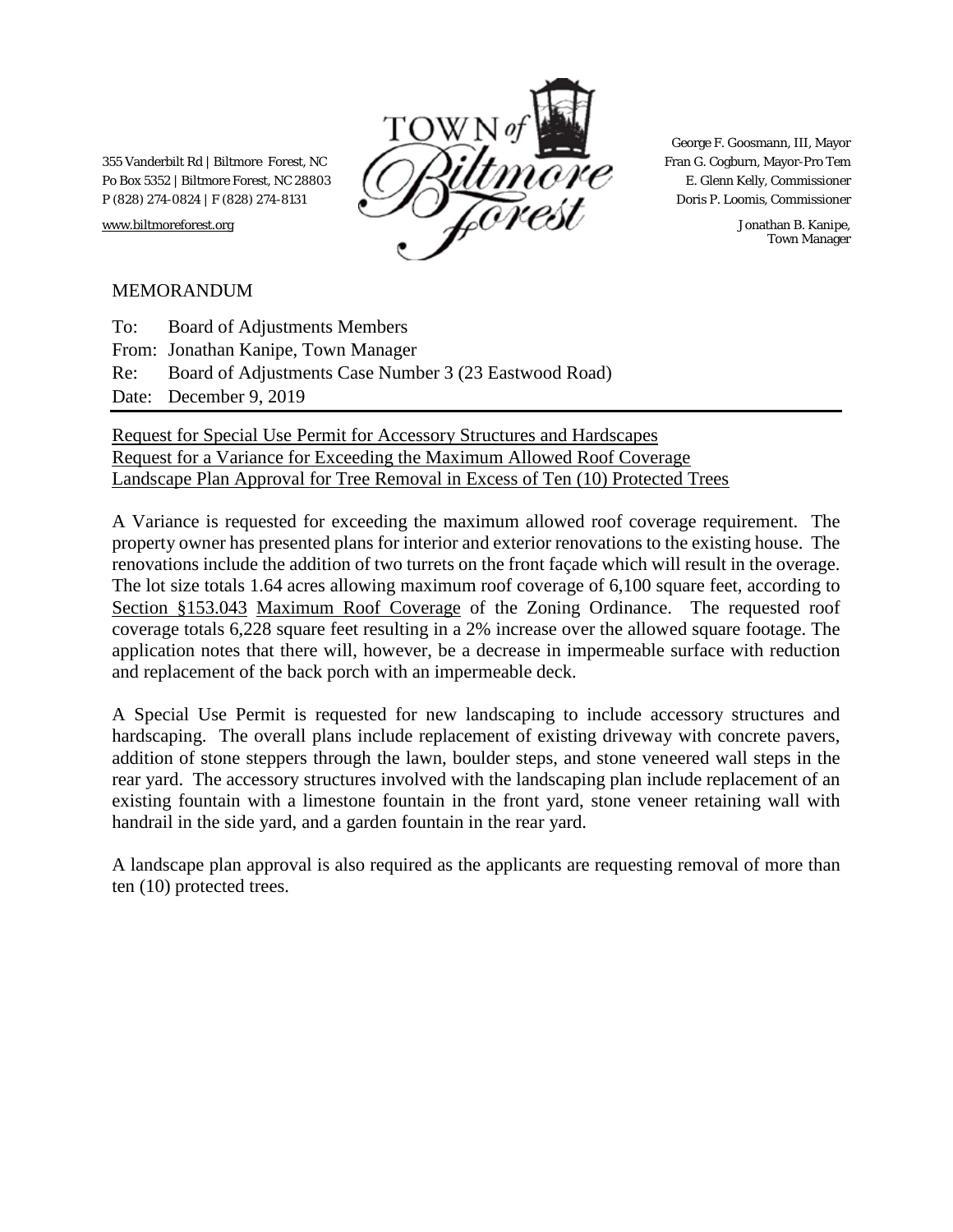# **Zoning Compliance Application**

Town of Biltmore Forest

**Name** Tom and Char Hand

**Property Address** 23 Eastwood Drive

**Phone** (828) 505-7565

hchammond1@gmail.com

**Email**

**Lot Size** .93

**Parcel ID/PIN Number** 9646863421

#### **ZONING INFORMATION**

**Current Zoning** R-1

**Maximum Roof Coverage** 6,100 square feet (Up to 2 acres) **Proposed Roof Coverage Total** 6228

**Maximum Impervious Surface Coverage** 1-3 acres (25 percent of lot area)

**Front Yard Setback** 60 feet (R-1 District)

**Building Height**

31'-1"

**Rear Yard Setback** 25 feet (R-1 District)

**Description of the Proposed Project** Renovation of an existing structure. Adding two turrets up front

**Estimated Start Date** 1/15/2020

**Estimated Completion Date** 12/15/2021

**Estimated Cost of Project** \$2,000,000.00

**Proposed Impervious Surface Coverage** See Rob Dull's imput

**Side Yard Setback** 20 feet (R-1 District)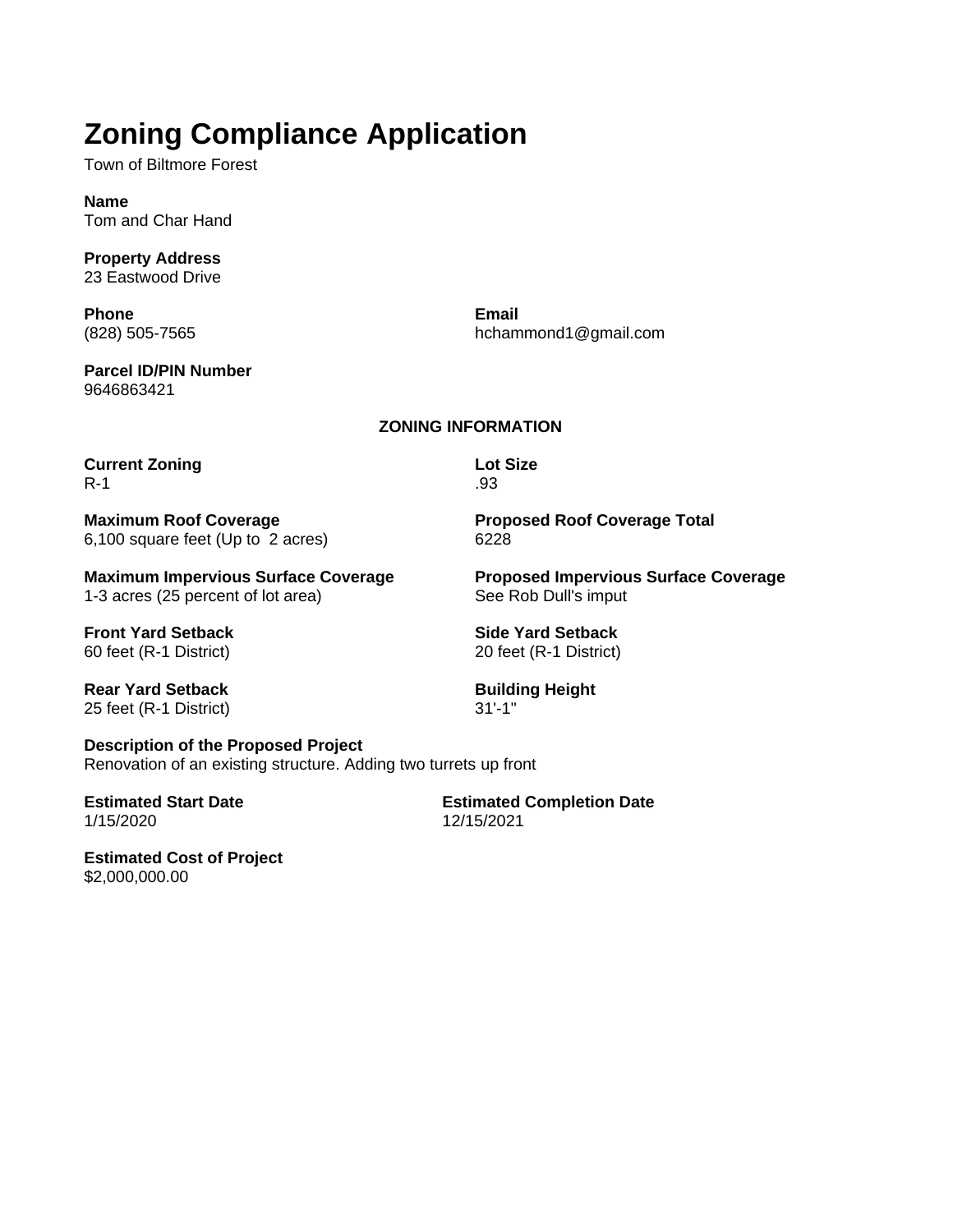#### **Supporting Documentation (Site Plan, Drawings, Other Information)**

- 11.14.2019 Hand A2.1.pdf
- 11.14.2019 Hand A2.2.pdf
- 11.14.2019 Hand A2.3.pdf
- 11.14.2019 Hand A2.4.pdf
- 11.14.2019 Hand A3.1.pdf
- 11.14.2019 Hand A3.2.pdf
- 11.14.2019 Hand A4.1.pdf
- 11.14.2019 Hand A4.2.pdf
- 11.14.2019 Hand A4.3.pdf

### **Applicant Signature Date**

11/25/2019

 $\frac{1}{2}$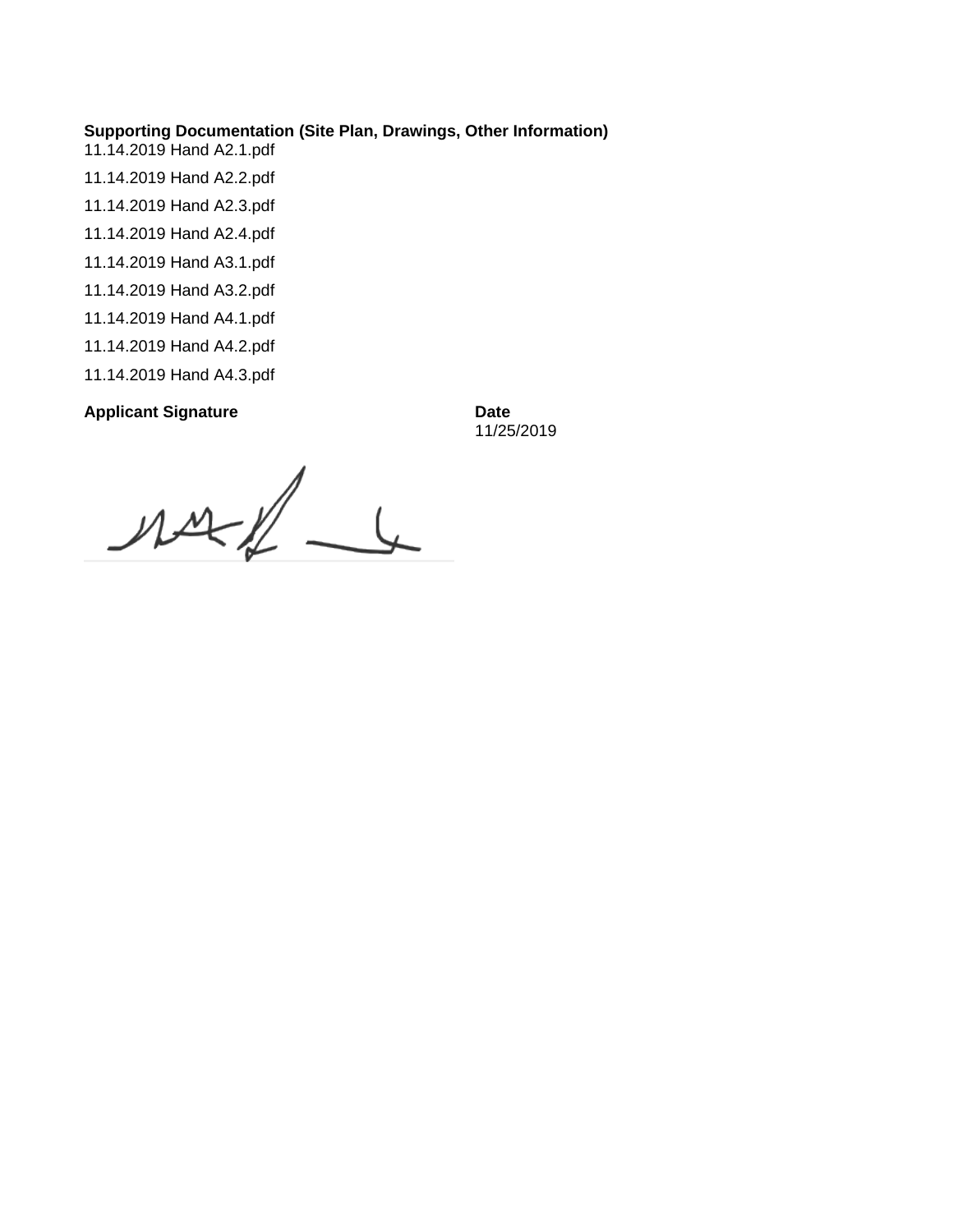# **Special Use Permit Application**

Town of Biltmore Forest

**Name** Tom and Char Hand

**Address** 23 Eastwood drive

**Phone** (828) 505-7565

**Email** hchammond1@gmail.com

### **Please select the type of special use you are applying for:**

Accessory Structures

The applicant must show that the proposed use will not materially endanger public health or safety or injure value of adjoining or abutting property. In addition, the proposed use must be in general conformity with the plan of development of the town and be in harmony with scale, bulk, height, coverage, density, and character of the neighborhood.

#### **Please provide a description of the proposed project:**

Renovation to 23 Eastwood. new landscaping and retaining walls.

**Explain why the project would not adversely affect the public interest of those living in the neighborhood:**

Adds to the aesthetics of the current site.

**I hereby certify that all of the information set forth above is true and accurate to the best of my knowledge.**

**Signature Date** 

11/25/2019

 $28 - 7$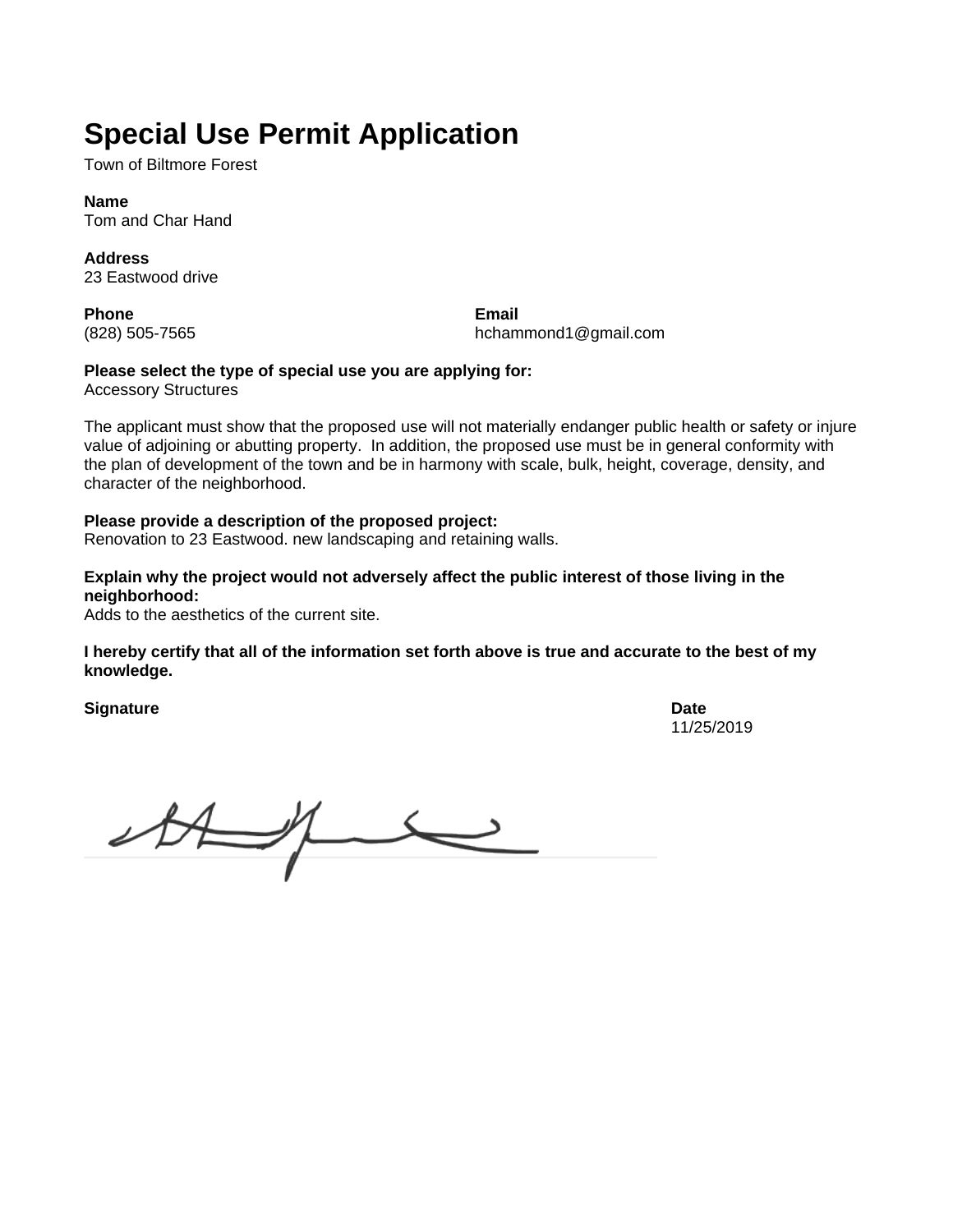# **VARIANCE APPLICATION**

Town of Biltmore Forest

**Name** Tom and Char Hand

**Address** 23 Eastwood Drive

**Phone** (828) 505-7565 **Email** hchammond1@gmail.com

#### **Current Zoning/Use** Residential

**Requested Use** Residential

**APPLICATION REQUIREMENTS**: An application to the Board of Adjustment for a variance must be submitted to the Town of Biltmore Forest Town Manager at least 21 days prior to the meeting at which the application will be considered. A pre-application meeting with Town staff is required prior to application submittal to the Board of Adjustment.

#### **What would you like to do with your property?**

Adding new square footage to the house. Roof coverage exceeds allowable limits by 128sf or 2%

#### **What does the ordinance require?**

Current zoning requires a roof coverage of 6100sf.

BOARD OF ADJUSTMENT: N.C.G.S. 160A-388(D) requires that the Board of Adjustment shall vary the provisions of the Zoning Ordinance only upon a showing of ALL the items below. The Board of Adjustment must follow strict procedure and all determinations must be decided by a concurring vote of four-fifths of the members of the Board. It is important to provide detailed supporting documentation for the Board of Adjustment to review. If necessary, additional sheets may be attached to this application.

#### **REQUIRED FINDINGS: Please provide a thorough response to each.**

**Unnecessary hardship would result from the strict application of the ordinance.**  Reduction of back porch (impermeable deck)

**The hardship results from conditions that are peculiar to the property, such as location, size, or topography.**

none

**The hardship did not result from actions taken by the applicant or the property owner.** N/A

**The requested variance is consistent with the spirit, purpose, and intent of the ordinance, such that public safety is secured, and substantial justice is achieved.** Exceeds allowable by only 2%

**I hereby certify that all of the information set forth above is true and accurate to the best of my knowledge.**